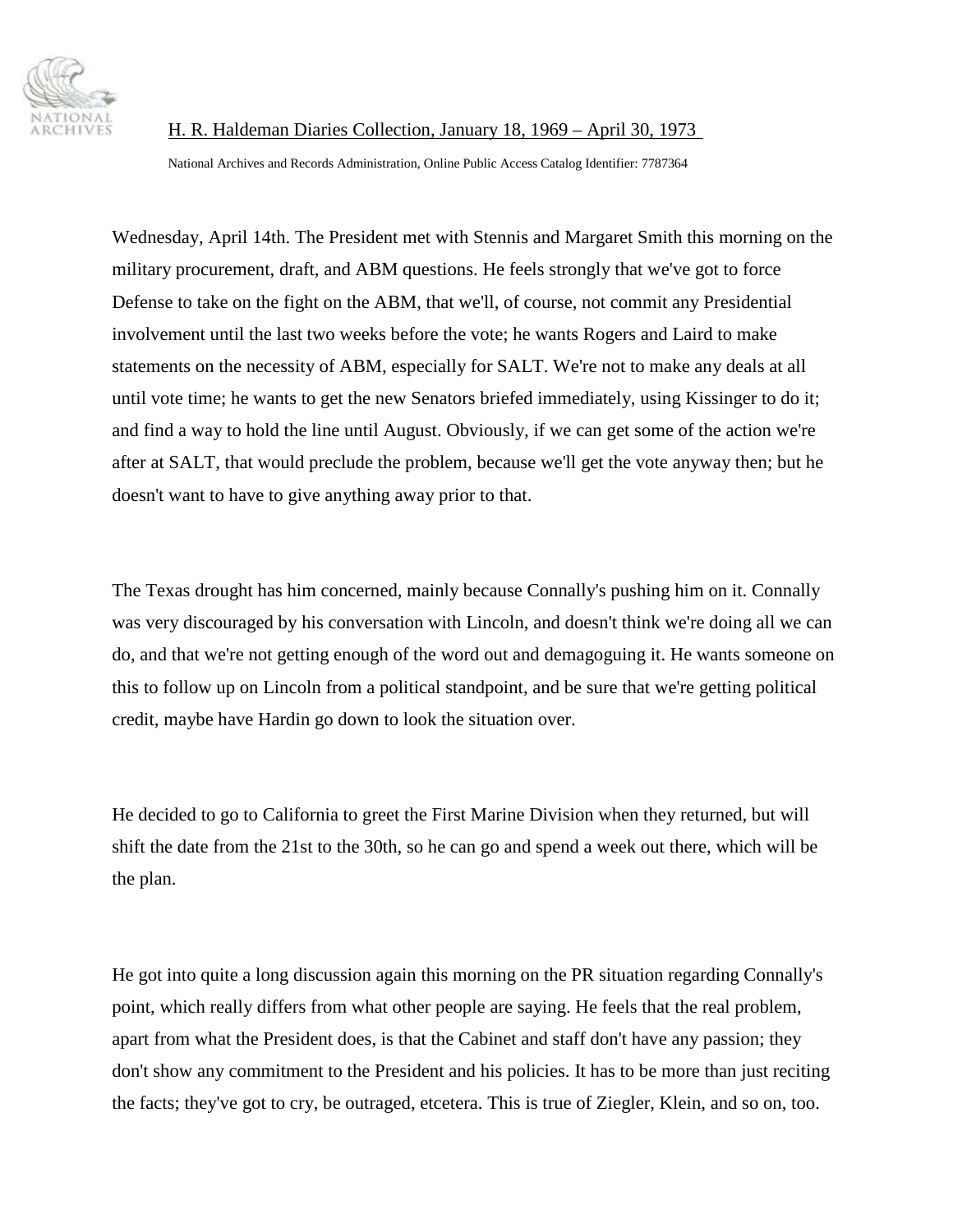

National Archives and Records Administration, Online Public Access Catalog Identifier: 7787364

He makes the point that a man is known by the men he selects around him. On this basis, the Garment theory is wrong regarding the idea that the country only wants good people. For example, the Texas situation with the drought is something we should be worrying about, the fact that we aren't getting the hay in, and so on, and we should say so. We need warmth, passion and strength. The Cabinet, in order to do this, has got to attack. That's why Agnew is a personality, even though he doesn't have warmth, because he does get out and attack. The story of the warmth and commitment can only be gotten out by the staff from private meetings. The President said, for example, to read Lasky's book on John Kennedy, which points out that all of him was a myth created by the talk of his staff and others. He raises the question then, whether in the press conferences and conversations, etcetera, on television—all the Q and A's—whether he should show more emotion and not be so responsible. He wants me to talk individually with Ehrlichman, Shultz, Kissinger, Finch, Rumsfeld, Garment, Price, Safire, Moore, Klein, Ziegler, and Scali on this whole question of whether he should change, not in terms of changing his image, but whether we as an Administration are reflecting a true picture. We can't change the man, but what people say about him can be changed. We can make different points than we're now making.

He had Henry in at midday and agreed to see Bob Murphy tomorrow afternoon to send him on his mission to Taipei. The China plan was discussed in some detail. They were reviewing the background of the President's initiatives on this, going clear back to his article for Foreign Affairs, which laid it out even before the campaign began and then a number of his speeches and other actions since then. The whole Asian tour, of course, was basically focused on opening lines to China, particularly the meetings with Yahya and Ceausescu...

-------------------------------------------------------------------------------------------------------------------

DECLASSIFIED - E.O. 13526, Sect. 3.4: by MS, NARA, June 12, 2013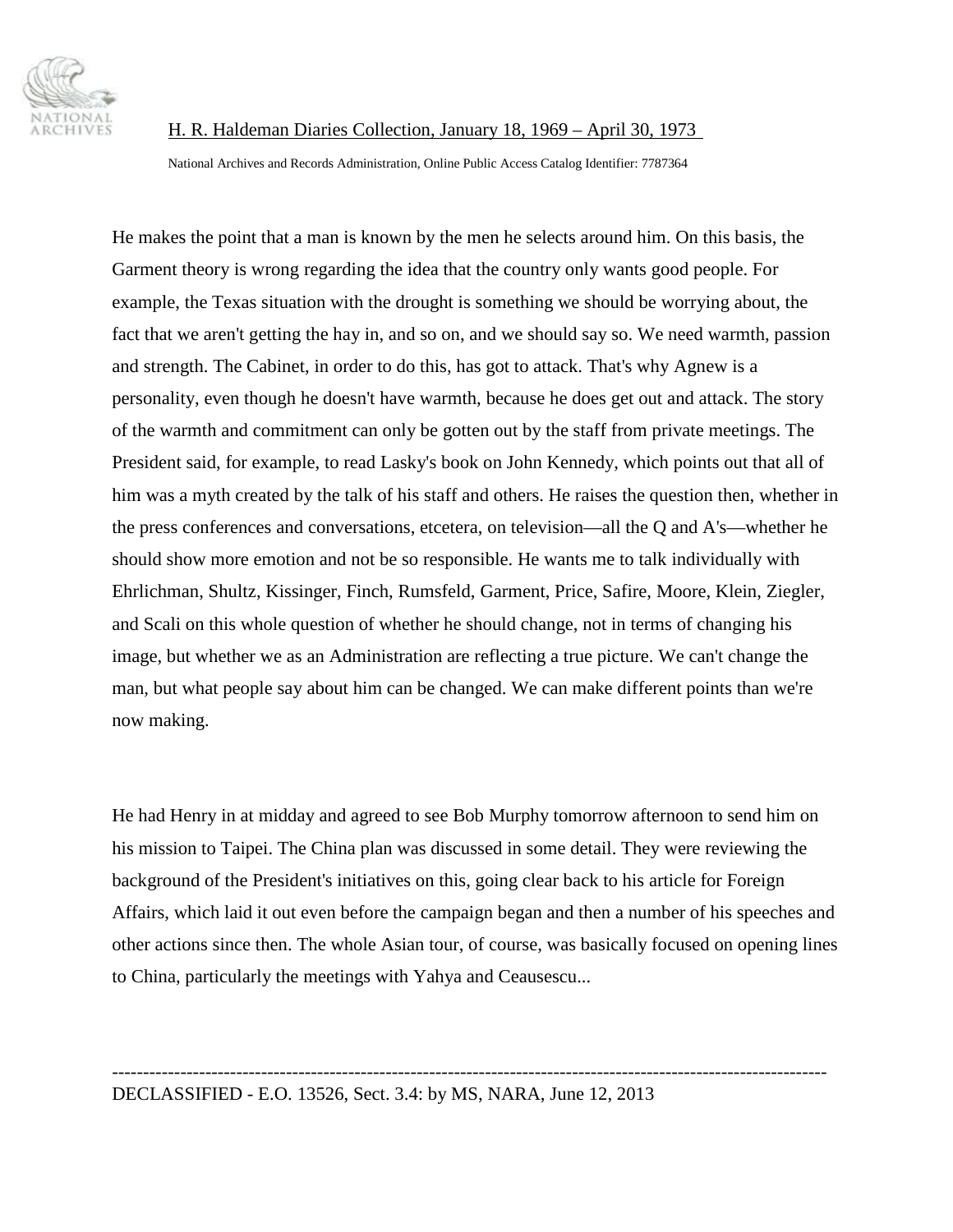

National Archives and Records Administration, Online Public Access Catalog Identifier: 7787364

Audio Cassette 6, Side B, Withdrawn Item Number 9 [AC-6(B) Sel 5] Duration: 5 seconds

...and the Indian foreign minister, plus later the meeting with Tito, and the...

...messages they've been sending through Sainteny. Plus, of course, having forced Stoessel in Poland to set up the face-to-face meetings with the Chinese. All of this now appears to be paying off, as the ping-pong thaw takes effect.

-------------------------------------------------------------------------------------------------------------------

The latest problem is the wedding question of what we do for White House staff. The President has now directed me to decide which White House staff are to be invited. He wants to keep it down to a minimum. He originally wasn't going to have any, but recognizes that he's got to do that. He also had Ziegler in to discuss press handling of the wedding, wants to be sure Ron's on top of all the details there, not leave it to Connie.

He had a meeting this afternoon with Bob Dole, didn't really cover anything. Dole had an idea that we ought to try to gin up a new cosmetic move regarding POW wives, and also had the idea of building one prototype SST instead of two, which we could do for the termination costs.

The President called at 8:00 this evening, very pleased because the Dow Jones had closed at 932 today on 19 million shares, which now puts it above the point where it was when the President came in and 300 points above the low last year. Obviously, this has been a source of concern to him, and he's thoroughly delighted to see it get back up where it belongs.